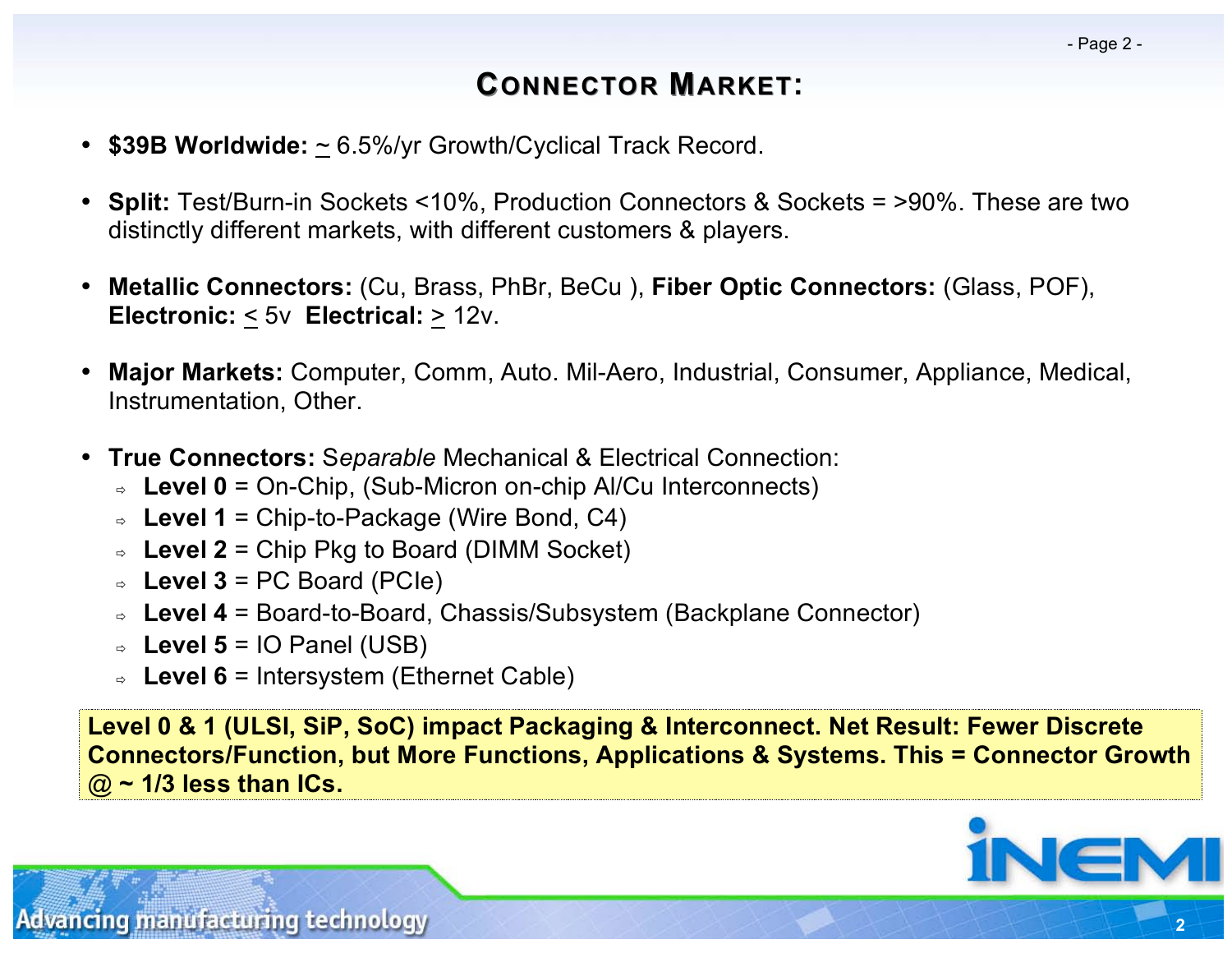# **KEY POINTS ABOUT THIS MARKET:**

- **100s of small to mid-sized companies.**
- **Tyco, Molex, Amphenol, FCI, Delphi, Yazaki, JST, Foxconn. > \$1B in Sales.**
- **Top 10 between 50% & 55% of TAM.**
- **Industry Consolidation will Continue. Most recent Major: FCI/Bain Capital**
- **Globalization of the Supply Chain is increasing.**
- **Mfg Footprint is Shifting to Asia to Support OEM/EMS Assembly.**
- **Market ~ 60% Standards-Based, 40% Application-Specific.**
- **Key Dynamics for the Future:**
	- **Growth (Volatility?) in Developing World: China, Other Asia, India?**
	- **North American & EU Market & Mfg Infrastructure vs. Current Trends.**
	- **Semiconductor & Electronic Packaging Developments.**
	- **Wireless Technology vs. Cables. Other Technology Breakthroughs.**
	- **Market-Specific Issues. (Computer, Telecom, Automotive)**





**3**

ancing manufacturing technology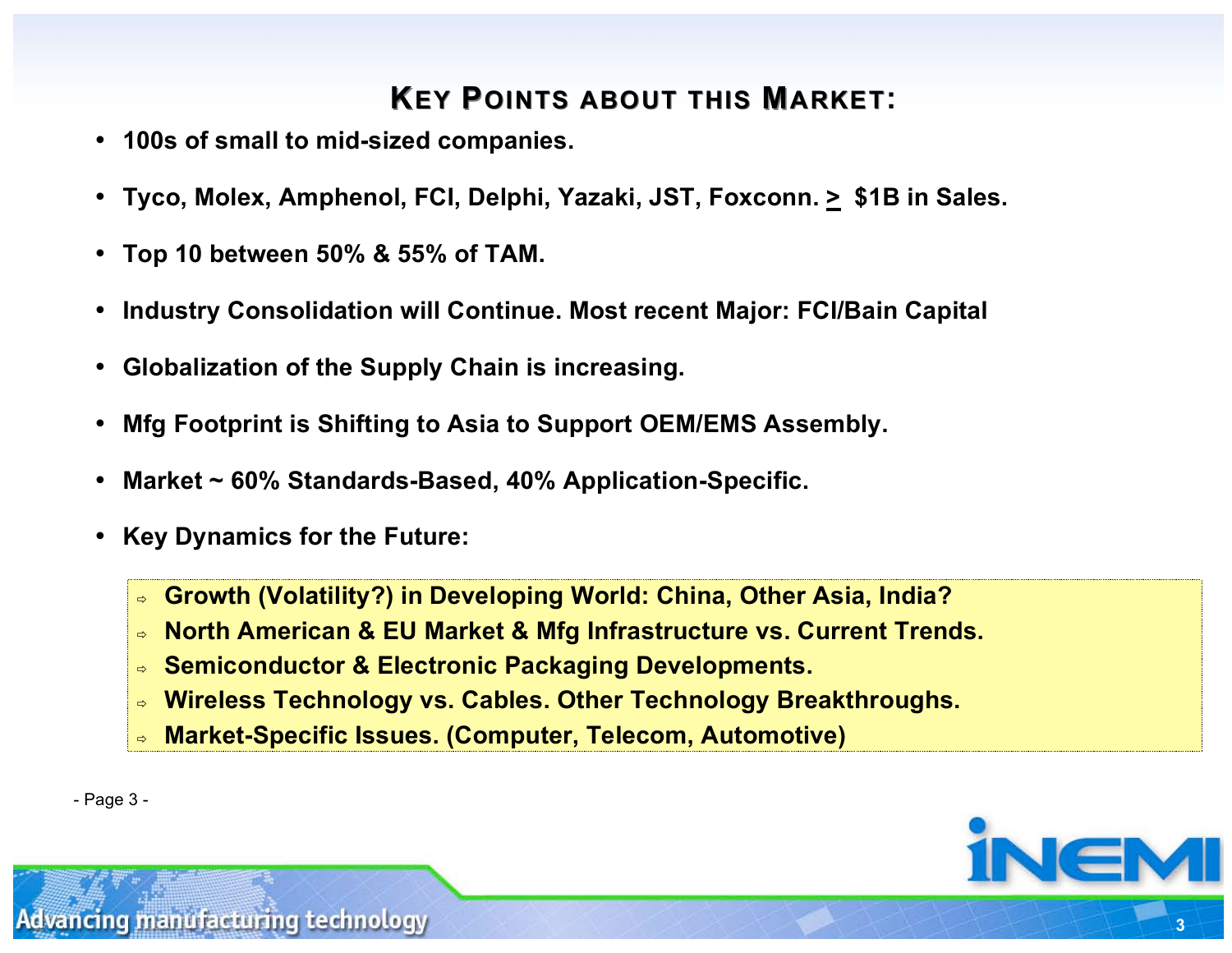### **PRODUCT CHARACTERISTICS:**

- **Contacts:** Metallic Pin-and-Socket, Spring, Blade, Card-Edge or Fiber-Optic.
- **Housings:** Injection, Insert Molded Plastics, Metal
- **System Requirements:** Electrical-to-Electronic, Tighter Mechanical Specs & Reliability, Application-Specific Requirements, Design-For-Automation & Environmental Regulations.
- **Key Processes:** Machining, Stamping, Plating, Molding, Automated (or Bench) Assembly, Packaging of Small, Precision Parts.
- **Supply Chain:**
	- Electronic Materials, Metals & Plastic Resins.
	- Stamping, Plating, Tool & Die, Molding & Assembly Suppliers
	- Suppliers of Mfg Automation, Packaging Equip, Test & Analysis.
	- Suppliers of Modeling, Simulation & CAD Software.

**Connector Mfg = Discrete Assembly Process of small, precision metal & plastic parts.**

- **Integrated Mfg Developments include Insert Molding.**
- **Connector mfg process is different than the batch processes used in IC mfg. The discrete approach provides Design Flexibility in Connector Products.**



**4**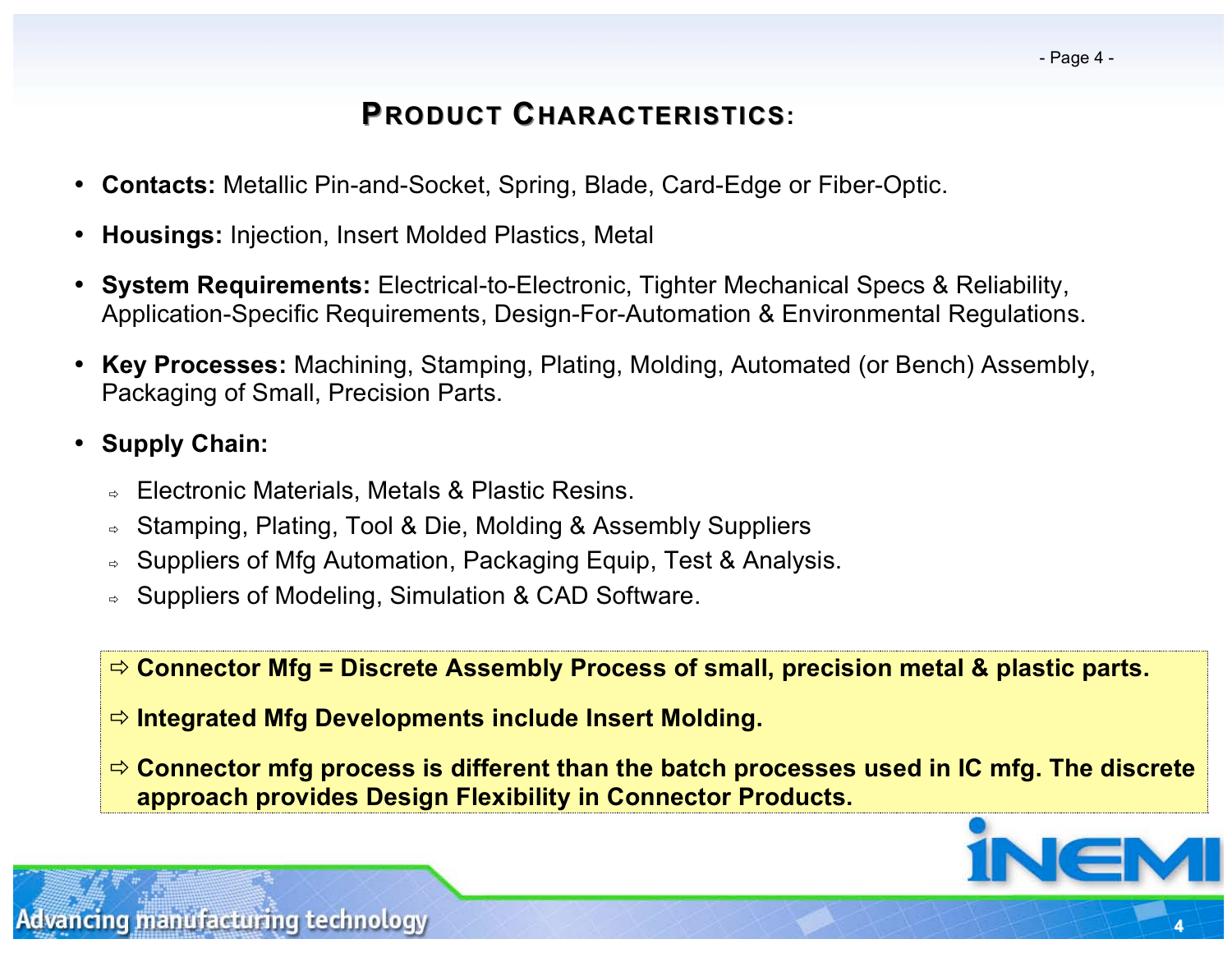## **KEY TRENDS & ROADBLOCKS:**

- **Discrete Connector Miniaturization has Limits**: ~ 0.3mm or 12 mil Contact Pitch. Smaller Contacts become are fragile, cross-talk increases, etc. Trade-offs: Area Arrays vs. Linear Connector Pin Fields, Serial vs. Parallel Interfaces.
- **Beyond These Limits:** BGA, µBGA, MEMS, 3D Packaging. Use of µSprings, µConnectors.
- **Connector Roadmap is Evolutionary**: Few paradigm shifts or showstoppers.
- **Lead-Free Assembly:** Biggest Change 2005-2007**.** (see below)
- **Si IC Technology:** (Moore's Law) continues to drive creation (and elimination) of applications.
- **Fiber Optics:** Evolutionary encroachment into Cu World: Intel Si Lasers? EOICs?
- **Other Trends**: Continued Miniaturization , SiP, 20 Gbps Barrier? Wireless/Cable less
- **Power Density:** Peak Power is an issue in some applications. Si Developments will Mitigate.

**Si IC Technology Controls much of the Destiny of Connectors. Others include IC Packaging, Mainstream Printed Circuit Board Technology Wireless Interconnect, and System Packaging. All are also Si-Dependent.**



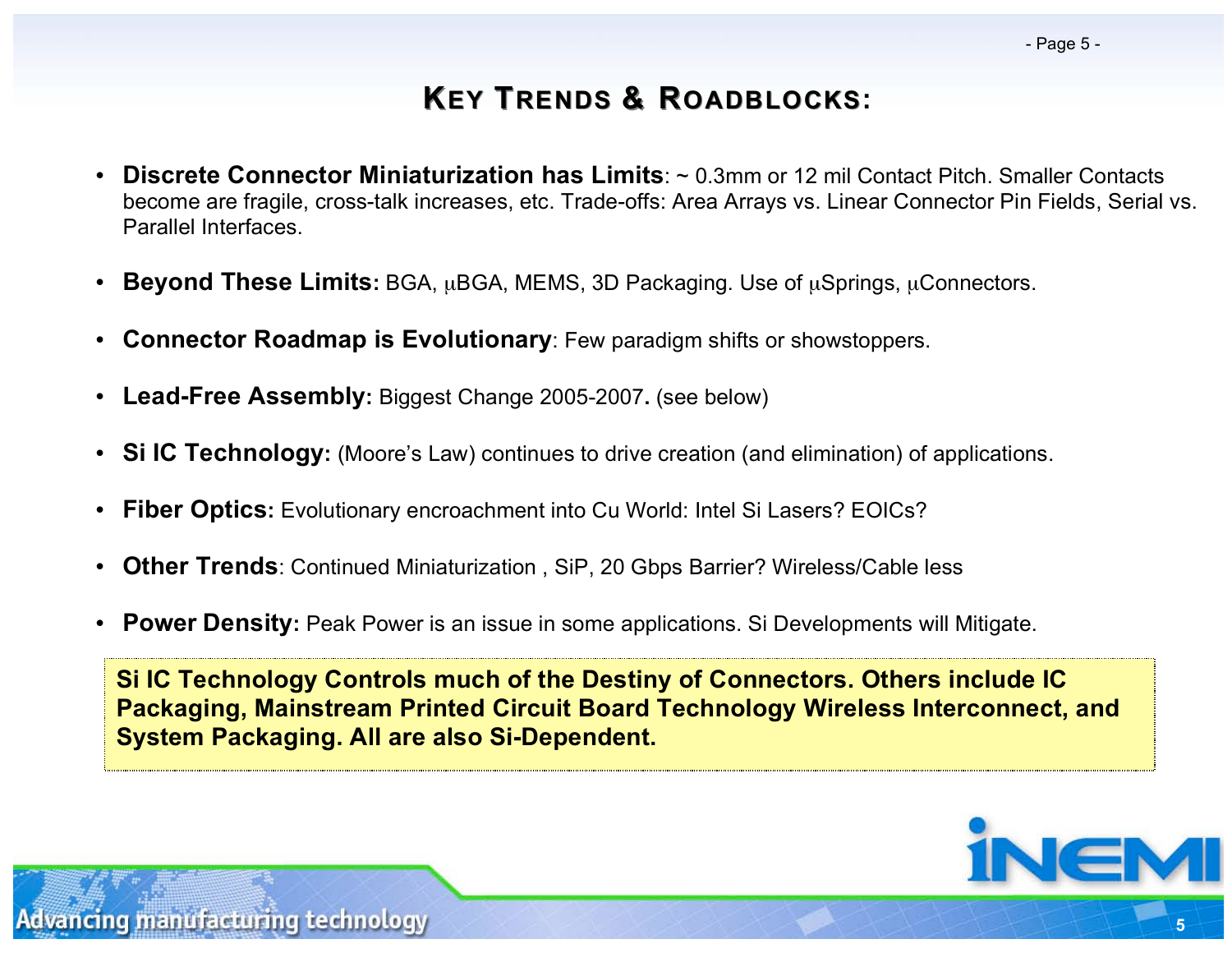# **KEY TRENDS & ROADBLOCKS CONT:**

- **Paradigms are more Business/Market Related**: e.g. Outsourcing, Offshoring, ROI vs. Prod. Life Cycles:
	- **Offshore Mfg. vs. Domestic Mfg Infrastructure** China, Other Asia. (China with >16%/year growth. US & EU < 3.5%).
	- **Erosion of Home Markets** New Strategies (High Tech, High Mix/Low Vol?).
	- **Materials and Process Technologies** Are Evolving. Mixed Bag: Scarcities of some capabilities in Emerging Markets. The Reverse May Happen in the Future.
	- **If and when PCBs & Electronic Packaging go 'Micro':** Connectors will also.
	- **Rest of World:** India (Infrastructure?), Vietnam, Other A-P are growth possibilities in mfg.
	- **China Flexible Bench Assembly:** Replaced Western Automation.
	- **Re-Automation:** Will happen in China as labor costs rise.
	- **Environmental Regulations**: RoHS/WEEE, are being met with few disruptions. **REACH** will be new, but hopefully lesser challenge.

**Connector's Future seems Evolutionary. Globalization of the Supply Chain & Markets will be the most significant Challenge facing this Industry through 2011.**

- Page 6 -



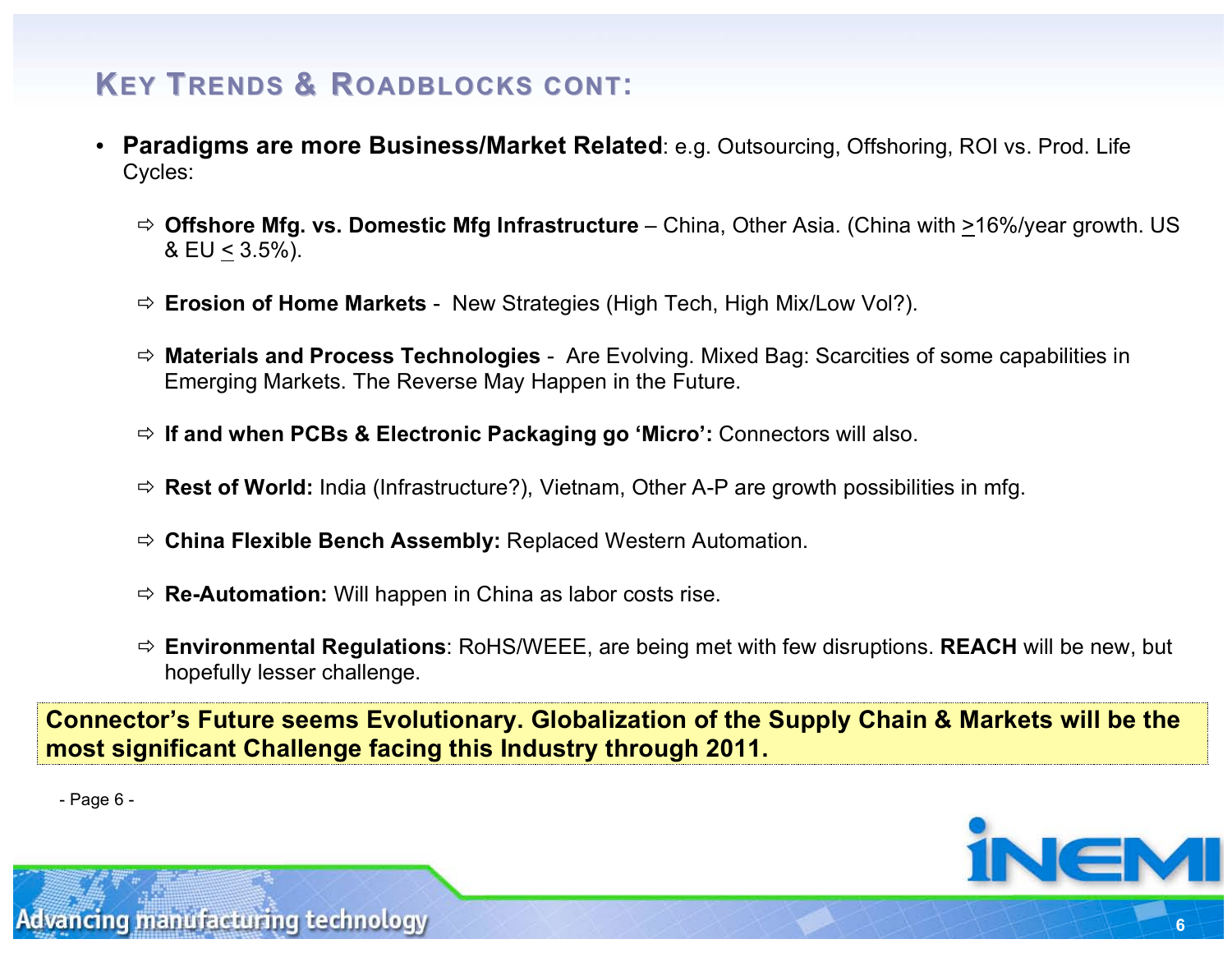## **ENVIRONMENTAL REGULATIONS:**

- **RoHS, or Directive 2002-95-EC:** Limits use of hazardous materials in electronic products. These materials include Pb, Cd, Hg, Hexavalent Chrome, PBBs [Polybrominated Biphenyl Ether] and PBDEs [Polybrominated Diphenyl Ether]. Connectors have gone through the RoHS/WEEE redesign/materials substitution cycle without major problems. They are, for the most part, RoHS/WEEE Compliant. Major connector suppliers have focused a lot of internal resources to meet this requirement.
	- **Exemptions:** Subject to exemptions documented in RoHS, including use Sn-Pb in electronic component applications, compliant pin [e.g. backplane] connection systems, in other connector applications including flexible etched circuitry and fine pitch Sn whisker-resistant coatings, military applications, etc.
	- **RoHS (Pb-Free) Was The Most Significant Challenge for the Connector Industry as a whole 2005-07.**
	- **Status:** This challenge has been met w/ 80% of total production Compliance at an estimated cost of \$60- 100M. 20-30% of product & technical engineering resources were devoted to meeting this challenge.
- **Ongoing Issues:**
- **Long Term Reliability Data Doesn't Exist.**
- **Sn Whiskers (plating control issue that major suppliers have mastered).**
- **There are Ongoing & Different Regional Regulatory Regimes: EU REACH, China RoHS.**
- **Future Possibilities: Brominated Flame Retardants, Halogen-Free.**





**7**

ancing manufacturing technology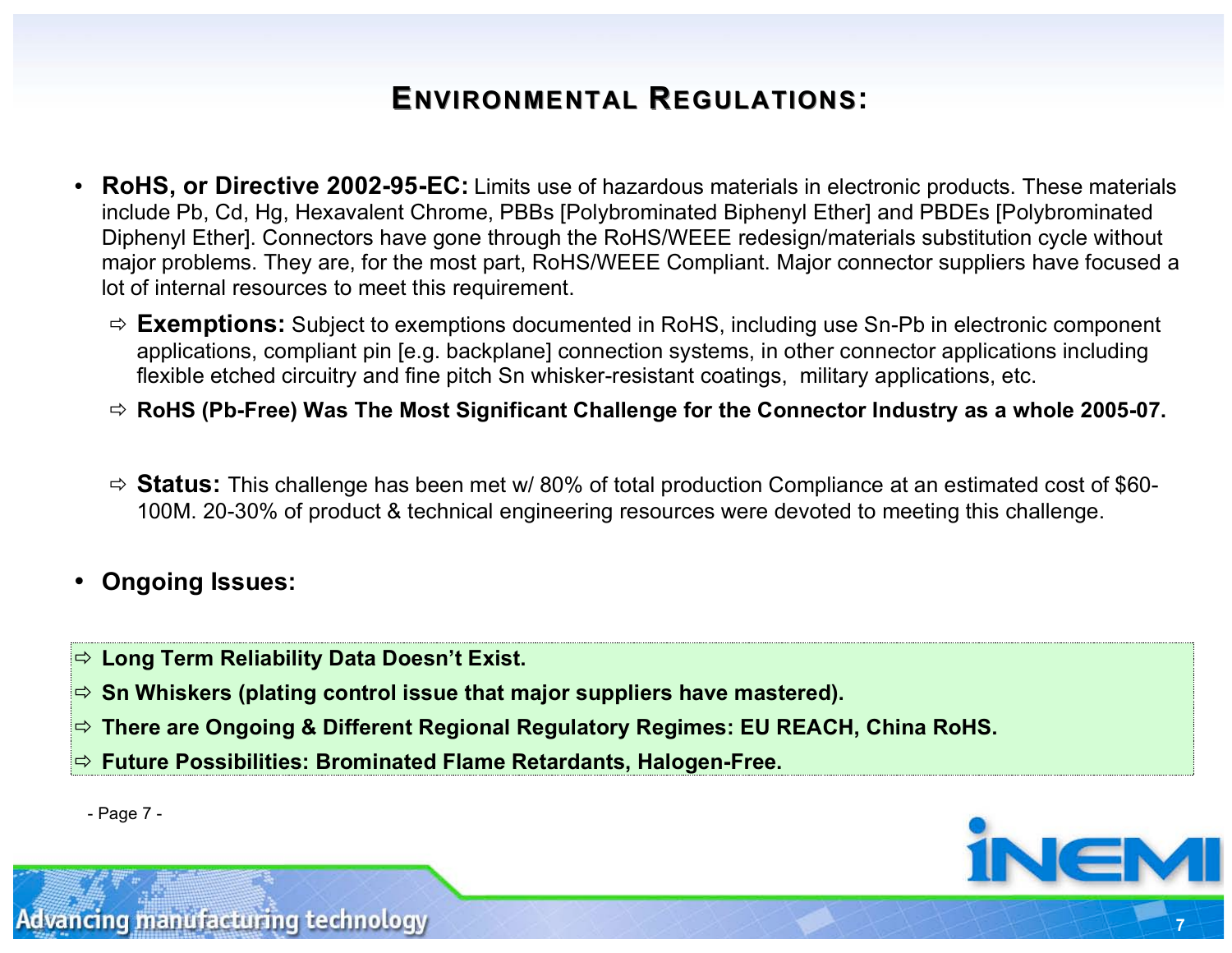# **INEMI EMULATOR APPLICATIONS & TIME LINE:**

#### • **SUMMARY BY TYPE**

vancing manufacturing technology

Table summarizes key types, applications, requirements, etc. Most barriers are overcome by design advances, including x-linkages to other technologies: printed circuits, flexible etched circuitry and fiber optics:

| <b>CONNECTOR TYPES</b>        | <b>APPLICATIONS</b>      | <b>REQUIREMENTS</b>                    | <b>EMULATORS</b>    | <b>TRANSITIONS*</b>                | <b>WHEN</b> |
|-------------------------------|--------------------------|----------------------------------------|---------------------|------------------------------------|-------------|
| <b>Electronics</b>            |                          |                                        |                     |                                    |             |
| Test & Burn-In                | IC Test, Emulation       | Density, Speed, Cycle Life             | Digital Si, SIP     | <b>Wafer-Scale Test</b>            | 2011        |
| <b>IC Sockets</b>             | LGA, PGA Socketing       | # of Pins, GHz                         | Office/Computer     | IO #, BGA, mBGA/Direct Attach      | 2009        |
| Submin/FEC Connectors         | Mobile, Handheld         | Miniaturization, SFF Packaging         | Mobile Systems      | SiP, SoC Integration               | $2000+$     |
| <b>Stacking Connectors</b>    | Mobile, Other            | Mated Ht, Density, Perf.               | All                 | 3D Circuitry, SiP/SoC Integration  | 2007        |
| <b>PCB Connectors</b>         | All                      | SMT, Cost, Performance                 | All                 | Density, Gb Speed, SoC             | $2011+$     |
| Backplane                     | Telco, Computer          | Density, 1-20Gbps Speed                | Office/Telecom      | Density, Speed, EO                 | $2005+$     |
| <b>IO Connectors</b>          | All                      | Panel Mount, Cycle Life                | All                 | Wireless IO                        | $2005+$     |
| <b>Fiber Optic Connectors</b> | Telco, Computer, Other   | Applied Cost, Performance              | Office/Telecom      | Cost, Speed, Optical ICs           | $2011+$     |
| <b>Other Connectors</b>       |                          |                                        |                     |                                    |             |
| <b>Cable Assemblies</b>       | All                      | Strain Relief, Cost/Performance        | All                 | Bluetooth, WiFi                    | 2005        |
| <b>Premises Wiring</b>        | LANs, telecom            | Wire Mgt, Standards                    | <b>Office</b>       | WiFi/WiMax, Fiber/10GbE            | $2006+$     |
| Telecom/CATV                  | CO, Base Station, Cable  | Severe Environment, RF, EO             | Office/Telecom      | Hybrid Fiber/Coax, µWave, Wireless | $2000+$     |
| Mil-Aerospace                 | Aircraft, Missile, Comm. | <b>Reliability, Severe Environment</b> | Mil-Aero            | <b>COTS</b>                        | $2005+$     |
| Automotive                    | Cars & Trucks            | 12-44V, high current                   | Auto                | New Wiring, HEV/Fuel Cell          | 2006        |
| <b>Application Specific</b>   | Medical, other           | Reliability, Perf, Unique Designs      | Auto, CE, Med, Oth. | Industry Stds/Multiple Source      | $2000+$     |

#### **CONNECTOR TYPE SUMMARY**

When competing or disruptive technologies are mainstream. FEC=Flexible Etched Circuitry, SFF=Small Form Factor, SiP=System-in-Package, SoC=System-on-Chip, WiFi/WiMax=802.11-15, CO=Central Office, COTS=Commercial-Off-The-Shelf



**8**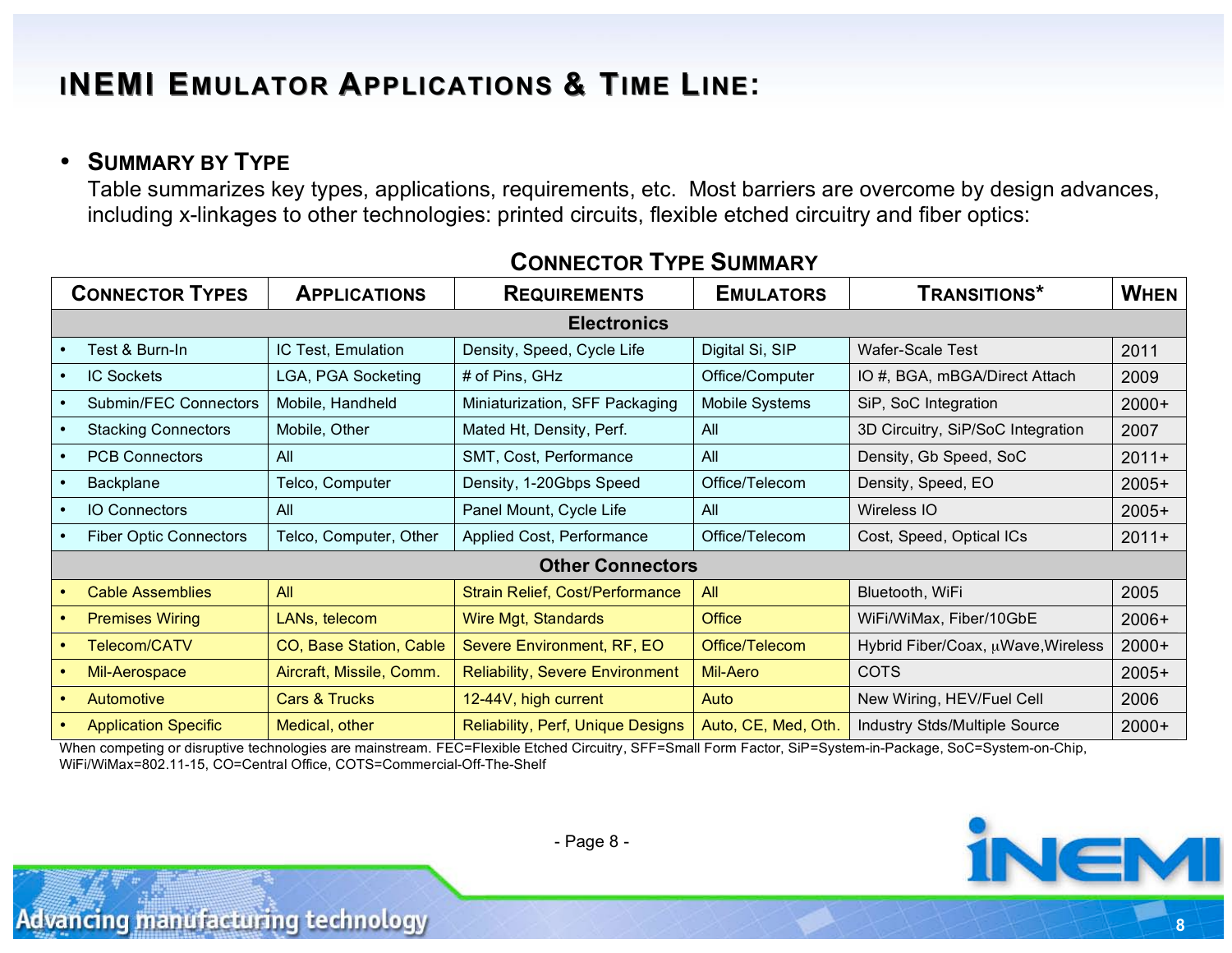# **CORE COMPETENCIES**:

- At the heart of connector design and manufacturing processes are a set of proven core technologies. These competencies have many years of experience behind them. They can be characterized as to Critical Issues:
	- **Metallurgy/Metal Forming:** No Critical Issues. Eventually, size limits of conventional stamped contacts will require Si bench/chemical milling processes.
	- **Plating:** No Critical Issues. Sn solder plating has been implemented, Selective Au is advanced. Plating is an Issue in the Developing World.
	- **Contact Physics:** No Critical Issues. Mistakes are Made. Z-Axis Interconnects pose some problems, as do Socketing BGAs (Solder Ball Plasticity).
	- **Materials & Molding:** No Critical Issues. Thermal issues are emerging but will be solved. Insert Molding Technology is Now Significant. There may some supply chain & future Environmental Issues.
	- **Assembly/Packaging:** No Critical Issues. Offshore Learning Curve. Odd-Shape Placement 'OK'.
	- **Mechanical/Electrical Design:** No Critical Issues. Design tools are adequate.
	- **Design for Manufacturability/Assembly:** Issue is Design for Global Mfg.
	- **Global Logistics/Supply Chain:** Issue for Smaller Mfrs. & the Supply Chain. Multinationals mastered.
	- **Environmental Regulations:** REACH, other Regulations May Become an Issue. Impact of RoHS on Connectors was costly but mostly successful. Long Term questions on Reliability Remain.

**Connector design and manufacturing requires these core capabilities. Rarely do key industry design initiatives - usually backed by major OEMs or consortia - stray from the comfort zones promulgated by these Technologies.**



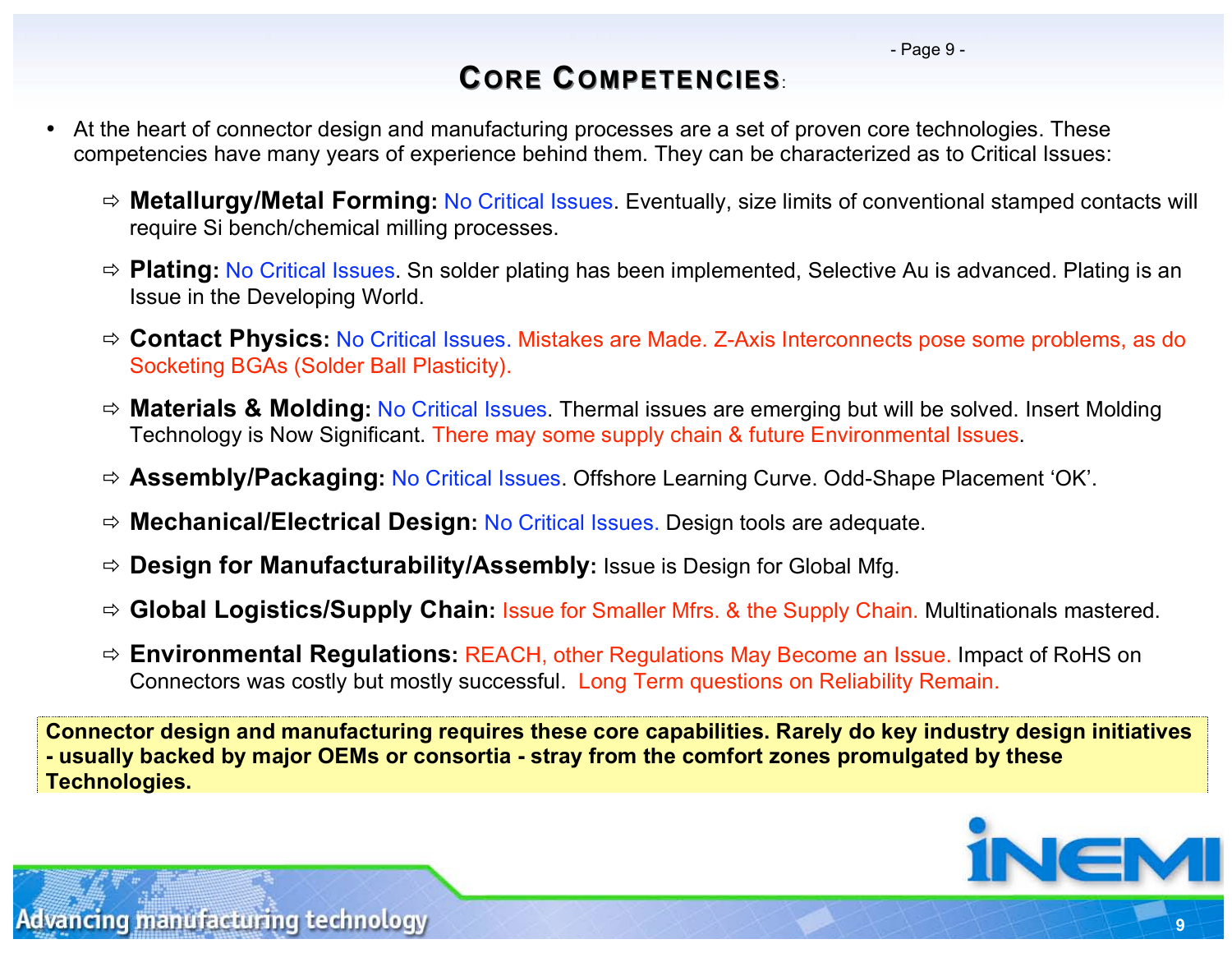## **MANUFACTURING TRENDS:**

- **Modular Assembly:** Automatic In-Process Material Handling [in higher labor cost countries]. Stand-Alone Operator-Assisted Bench [in lower labor cost countries], Re-toolable Process Stations.
- **State-Of-The-Art Metal Forming:** [both Tool Materials and Design] In-Line with Assembly.
- **Tight Tolerance Stack-Ups:** Traditional Assembly Methods will become Obsolete. Solution: Critical Contact Forming and Insertion will be controlled by Adaptive Servo Controls. Measurements taken On The Fly will automatically alter the stations' setup. Measurements can be Direct [sensing critical component features/dimensions], or Indirect [monitoring equipment/tool characteristics].
- **Marking and Packaging:** Integrate Connector Component Flow Seamlessly into OEM/CM Production Control Systems. Web-Based access to Networked Machines for Remote Diagnostics, Preventive Maintenance. Emergence of Automated Quality MIS, correlating Component Quality with Machine Performance and Yields.

**AUTOMATION & RE-AUTOMATION IN DEVELOPING COUNTRIES:** Assembly Automation has Five Driving Forces that fashion a Migration Path over the next 10 years. These drivers include:

- **Miniaturization**: Higher Contact Insertion Precision and Repeatability will stimulate the need for more Insert Molding. This will drive the finishing of Contact Forming to Post-Plating - In-Line with Assembly.
- **Digitalization:** Contact Forming and Insertion will be controlled by Digital Controls. Measurements taken On The Fly will automatically alter Setup.
- **Integration of Supply Chain:** From Order to Payment, e.g., Raw Material to Finished Goods, Marking and Packaging will be accomplished to Help Customers Integrate Connector Component Flows Seamlessly into a Production Control System w/o Inventory.
- **Availability of Low Cost Labor:** Human Element provides the best "Adaptive Control" and Inspection of Process Steps. The Migration of Assembly Labor to China Continues to Escalate – But Labor Costs are Increasing. As their Manufacturing Infrastructure Improves, Automation Is Happening.
- **Mfg Automation vs**. **Short, Unpredictable Product Life Cycles:** Connector Manufacturers are squeezed between ever-reducing costs , the Need to Invest in Plant & Equip vs. Short Product Life Cycles. The trend has been to Less Automation, Not More, for ROI considerations. As Labor Costs Rise, This Issue will become Significant.
- **The North American Mfg Infrastructure:** Is under Increasing Stress. Quick-Turn Model Shop/Prototyping and Applic-Specific Production may be Insufficient to satisfy Facilitation. More and More Companies are Rushing to these Remaining Markets to Fill Domestic Plants. Consolidation & Downsizing is in the Offing. The impact of these changes will be felt Throughout the Supply Chain from Electronic Materials, through Stamping, Plating, Tool & Die, Molding & Assembly Equip mfg.



- Page 10 -